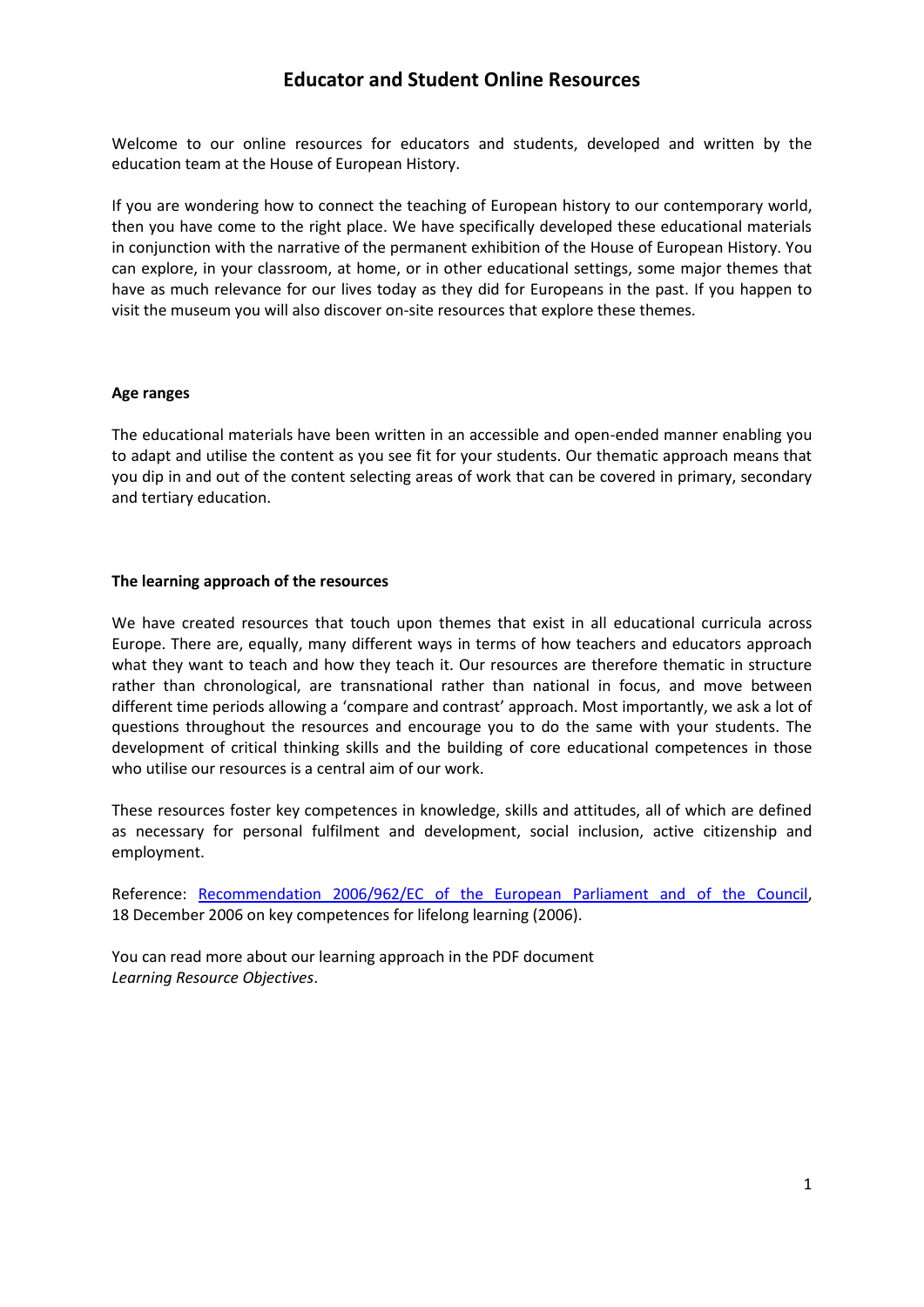# **Themes**

#### **Borders and bridges – Migration**

The issue of migration is a hot topic in today's Europe, but why? A mass global movement of humanity is taking place, as is evidenced by phenomena ranging from the tragic drownings in the Mediterranean to the so-called 'brain drain' within Europe itself. This theme examines some of the reasons behind such migrations and asks us to consider how we might better understand today's voluntary and forced movements of people in light of European historical examples.

# **Who do you think you are? – Identity**

How do you define your identity? And what might such characteristics be? Identity constantly shifts and evolves, and therefore our views about who we are and who others might be are open to change. This theme examines the multidimensional nature of identity and draws on past and present examples, getting us to ponder on what European identity might mean in the  $21<sup>st</sup>$  century.

#### **Hawks and doves – Conflict**

Many reasons can bring individuals and groups into confrontation with each other. At the same time, there are things we cannot achieve without others. This theme explores dynamics of war and peace through patterns of interaction such as winners and losers, pacifists and warmongers. It highlights how Europe today is largely the result of both a history of war, occupation and destruction, and a history of solidarity, negotiation, and reconciliation.

# **Treated as equals? – Human rights**

This theme sets out to investigate some of the most prominent categories contained under the broad definition of human rights, and assesses the links and clashes between rights and responsibilities. European and global contemporary and historical examples will be used to guide learners through an exploration of the topic prompting them to consider their responses to complex ethical scenarios. Areas to be covered will include respect for other peoples' rights, conflict between cultural practices and human rights, and whether the removal of rights in certain situations can ever be justified.

# **The power of communication – Information technologies**

Cloud computing, internet piracy, WikiLeaks - all are important elements of our  $21^{st}$  century information age. Communication technologies have transformed public and private life in Europe in recent years, but are in fact part of a much longer history of technological development that has been intimately connected to the continent. This theme explores how technologies both old and new have impacted on European life across over a century and a half, in both positive and negative ways.